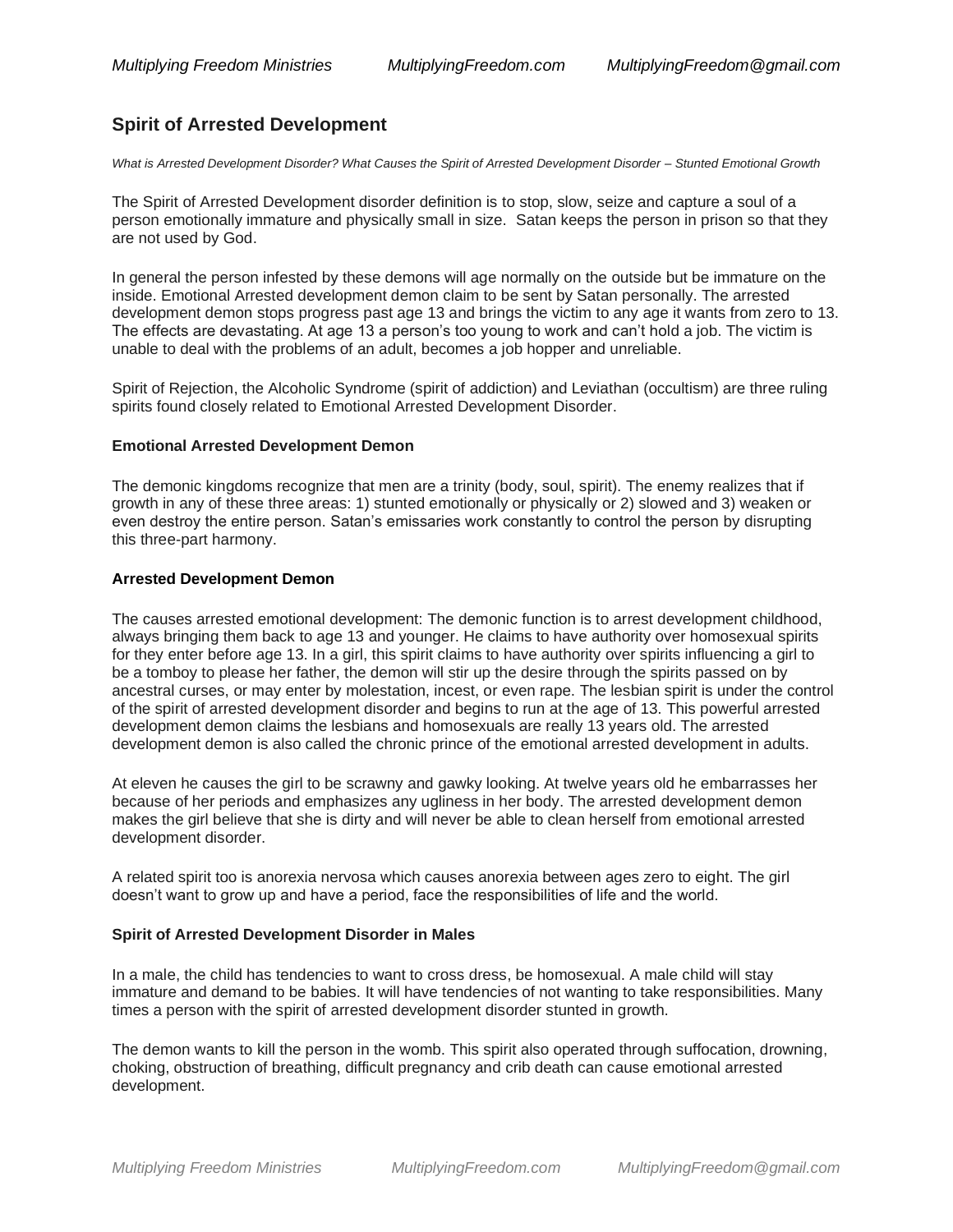#### **How Emotional Arrested Development effects both sexes**

The emotional arrested development spirit does hinders the person from learning in school or affect the person's studies. The spirit would not allow a woman or man to make plans for marriage or have children. The emotional arrested development spirit will cause a person be sloppy, unkempt and slouch or be lazy and is not able to make goals for the future. Most persons with emotional arrested development are unable to marry, but even if they do it does not last. He makes them take drugs to be passive and sleep for hours at a time. He has a prince and a deputy who lives in the mind of the person to make sure that they do not advance past age 13.

### **List of the Arrested Development Disorder Spirit Characteristics:**

- The arrested development demon also causes a person to drink.
- It causes a person to have temper tantrums to have their own way.
- A drug user will have a spirit of arrested development, unable to solve daily problems.
- Those who collect dolls and stuffed animals as grown-ups are slow in development. They do childish things such as playing with toys on their desks when at work.
- Will cause a child to scream for attention.
- Also those that run a lot and feverishly exercise all the time have a spirit of arrested development disorder.
- Actors and actresses have a spirit of arrested development.
- Even cooking and cleaning is a problem for them as they still want to be dependent on someone and will sometimes marry a person that will fill this role.
- Thirteen-year old's are unable to make decisions when shopping. At nine years old the child is attracted to a molester.
- The emotional arrested development demon has many friends in prisons, and he causes the criminal to go back on the streets and commit the same crimes again.
- they are unable to learn from experience.

How Does the Spirit of Arrested Development Disorder Occur?

Usually children with a spirit of arrested development disorder were born prematurely and were incubator children. Another entry is trauma at birth like a cord wrapped around the child and the child cannot breathe. Other types of traumatic events before the age of six such as:

- surgeries at a very early age,
- rape,
- Separation from parents or even given up for adoption develops a emotional arrested development disorder spirit.

If a father does not wake the child's spirit or is not accepted by the father, wrong sex, then the child can develop a spirit of arrested spirit disorder. Another entry is Lack of proper, consistent, and balanced scriptural discipline can also be a door through which a spirit of Arrested Development Demon enters our lives.

The child pinned as retarded but that is not the case.

A retarded person is not immature. They are slow learners and hinder from learning disabilities, but they do not have a spirit of arrested development. Sometimes children are mistaken to have learning disabilities but really, they have a spirit of arrested development and will mimic learning disabilities. Trauma shuts down a person because of the spirit of fear. The mind is in captivity keeping the person the ability to learn. This is not their intelligence (which is generally average or above) but their learning ability drags behind.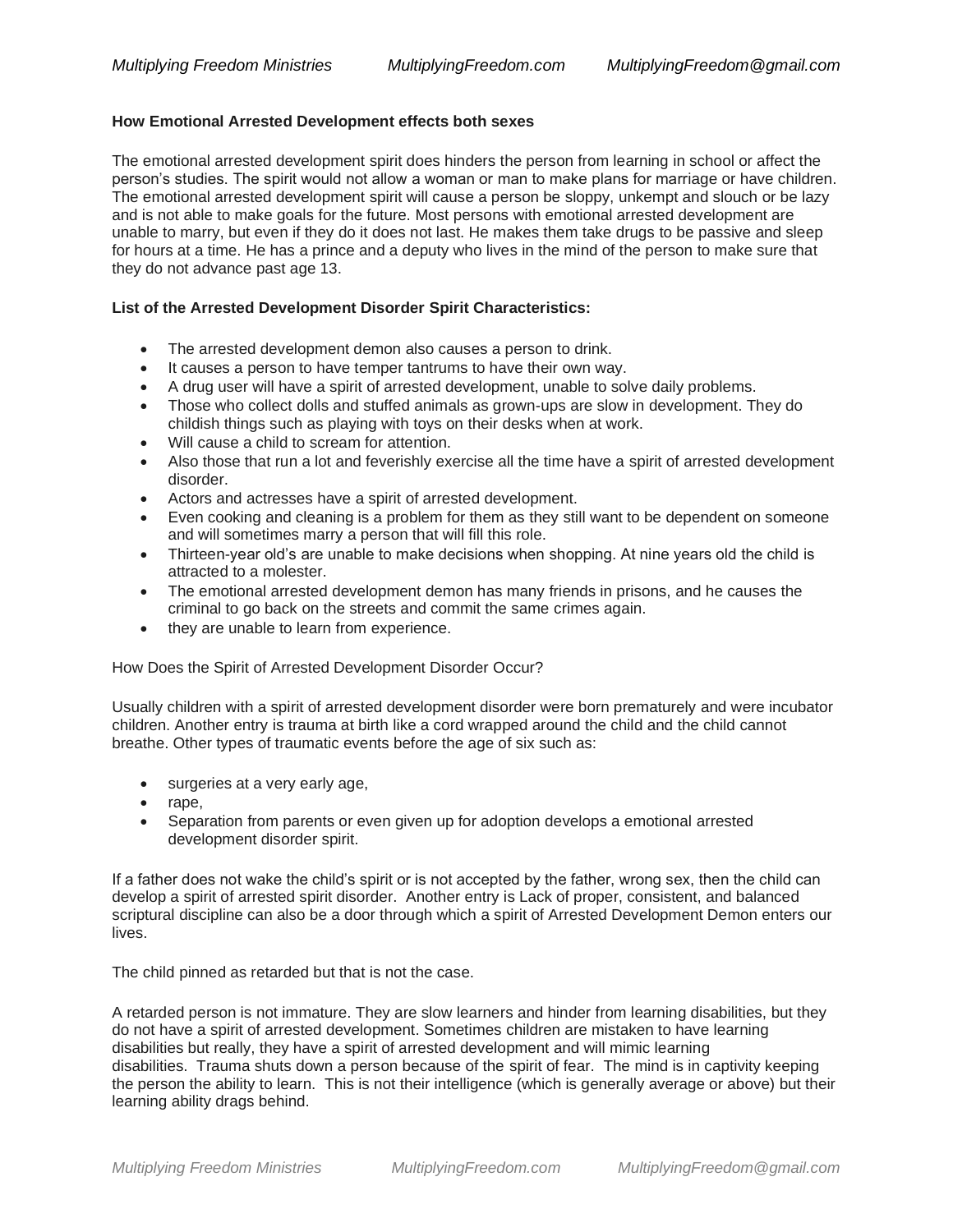A spirit of Arrested Development run in the mind. As believers we are to take the authority in the name of Jesus Christ and cut across the network of demonic communication giving the wrong signals to our mind, will and emotions. As we receive deliverance from these spirits, we can be free of their influence and bondage.

A spirit of Arrested Development demons are a grouping of demons recently exposed in deliverance prayers and this is not an exhaustive study of demonization. By the world's standards most psychiatrists would diagnose with a spirit of arrested development as a mental disease and prescribe medication and therapy.

Are you dealing with arrested development demons? Here is a list of some of the things that can be symptoms associated with these spirits. The list is far from complete.

- Dyslexia is the most common disability from the spirit of arrested development disorder.
- Attention Deficit Hyperactive Disorder (ADHD) and affects attention problems. These spirits will keep victims from focusing on a single task or concentrating for an extended period of emotional arrested development disorder.
- Stunted Growth and Midge these spirits are stubborn to remove.
- Rampant use of drugs (i.e., alcohol, hard-line, prescription) and fast food nutrition problems.
- Spiritual schizophrenia from emotional arrested development disorder.
- ADD or ADHD from emotional arrested development disorder but many times this problem stems from the house being out of order
- illegible handwriting,
- mirror vision, confusion between left and right,
- lack of preference for using one hand over the other,
- confusion about differentiating concepts such as up and down,
- bizarre spelling errors associated with this area.
- Below is deliverance from arrested development disorder. Breaking the power of arrested development demon and reconnecting you to God.

How the spirit of arrested development disorder manifests:

- Pamper me;
- Having My Own Way;
- Spoiled;
- Grandpa and Grandma's Little
- Girl; Daddy's Little Girl;
- No discipline;
- Control Parent by Manipulation;
- Lying;
- Three Year Old;
- Coloring the Truth;
- Getting What I Want Regardless of Cost;
- Playing on People's
- Sympathy;
- Want to Return to Womb;
- Irresponsible;
- Tantrums;
- Childish Self Will;
- Crying;
- Kicking;
- Screaming;
- Ugliness;
- Scrawniness;
- No Shape;
- Skin Disorders;
- I Hate My Body;
- Unable to Date;
- Cannot Find a Date;
- Can't Marry;
- Dodging Responsibility;
- Too Young to Work;
- Too Young to have Children;
- Too Young to Baby Sit;
- escapism through drugs and alcohol